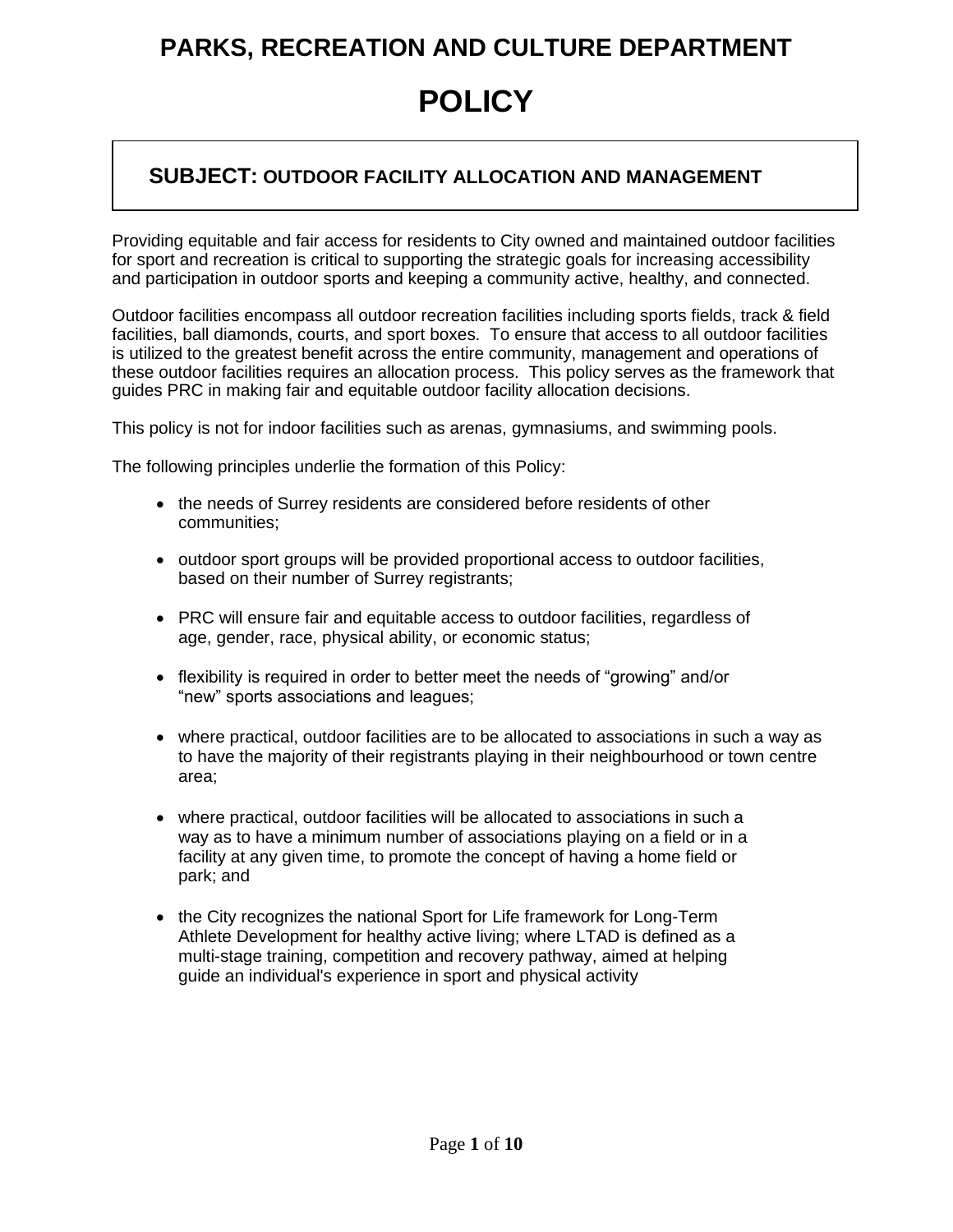### **POLICY**

#### **SUBJECT: OUTDOOR FACILITY ALLOCATION AND MANAGEMENT**

#### **A. ALLOCATION OF OUTDOOR FACILITIES**

#### **1. Allocation Process**

1.1 Allocation of outdoor facilities will be completed in order of priority groupings, using the following criteria:

| <b>PRIORITY</b> | <b>GROUPING</b>                                                                                                                                                                                               |
|-----------------|---------------------------------------------------------------------------------------------------------------------------------------------------------------------------------------------------------------|
| 1 <sup>st</sup> | All PRC sponsored programs and special events.                                                                                                                                                                |
| 2 <sub>nd</sub> | Special events and tournaments hosted by Surrey-based outdoor sport groups<br>that are deemed to provide significant economic benefit to the community                                                        |
| 3 <sup>rd</sup> | Surrey Community Sport Associations (SCSAs; City-identified-sport<br>organizations providing Sport for Life principled, league-play programs for<br>Surrey residents. See appendix 1 for expanded definition. |
| 4 <sup>th</sup> | School District #36 Programs and Events.                                                                                                                                                                      |
| 5 <sup>th</sup> | Regular Community Groups (community groups, clubs and organizations with<br>consistent facility use i.e., consistent weekly/biweekly bookings during their<br>season of play)                                 |
| 6 <sup>th</sup> | Casual Community Groups (Casual or short-term outdoor facility use)                                                                                                                                           |

#### 1.2 Upon processing applications, the PRC will also consider the following in priority order:

- a. outdoor sport groups comprising a minimum of 60% Surrey residency;
- b. previous year's performance to include evaluation of:
	- adherence to Department policies and procedures
	- good financial standing with PRC
	- member in good standing with affiliated or governing body
	- overall conduct of players, fans, coaches, and teams at the facility
	- condition of the facility
- c. actual use of outdoor facilities according to previous year's permits;
- d. geographic, town centre orientation of outdoor sport groups;
- e. Where practical, establishing home grass fields (i.e. one outdoor sports group per grass field);
- f. historical use of facility; and
- g. other mitigating factors.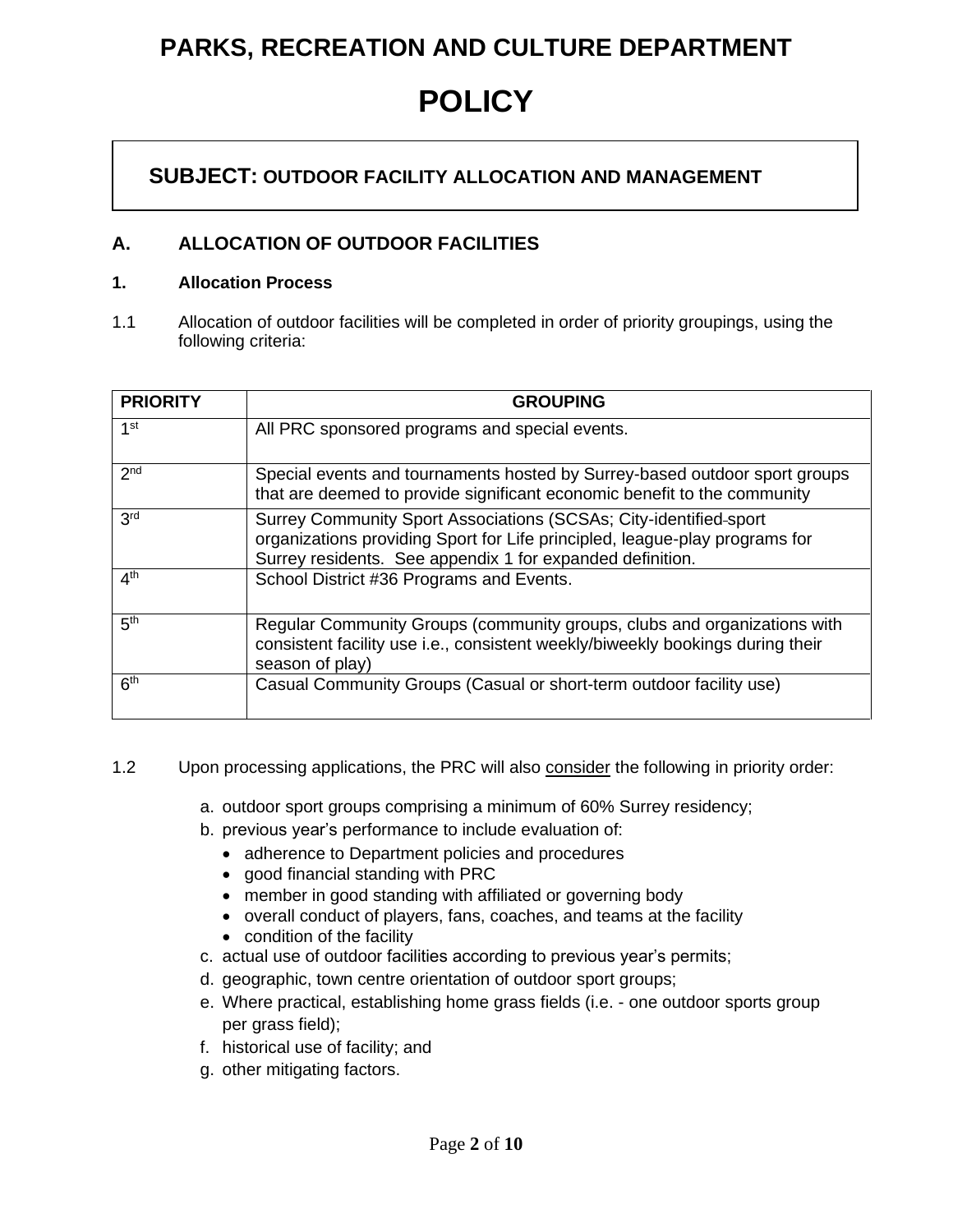**POLICY**

#### **SUBJECT: OUTDOOR FACILITY ALLOCATION AND MANAGEMENT**

1.3. All applications for outdoor facility allocations must be forwarded to PRC by the following deadlines:

| <b>DEADLINE</b> | <b>OUTDOOR FACILITY</b>                                 |  |
|-----------------|---------------------------------------------------------|--|
|                 | <b>Tennis &amp; Pickleball Courts</b>                   |  |
| Nov 1           | <b>Track &amp; Field Facilities</b>                     |  |
|                 | <b>Ball Diamonds</b>                                    |  |
| Dec 15          | Fields - Spring & Summer (Field Hockey)                 |  |
|                 | Lacrosse Boxes                                          |  |
|                 | Spring Break Sport Camps & Training Clinics             |  |
| <b>Jan 15</b>   | <b>Cricket Pitches</b>                                  |  |
|                 | Fields - Spring & Summer (Football, Rugby, Soccer)      |  |
| Apr 15          | Summer Sport Camps & Training Clinics                   |  |
| Jun 1           | Fields - Fall & Winter                                  |  |
|                 | (Field Hockey, Field Lacrosse, Football, Rugby, Soccer) |  |

- 1.4 Any renewal applications received after the deadline dates are treated as new applications.
- 1.5 New applications are treated on a first-come, first-served basis as received at PRC's office.
- 1.6 Previous years' team rosters must be received prior to, or at, the application deadline. All other requested information must be received before the starting date on the contract. If PRC does not receive the requested information in full, the outdoor sport group could lose their historic allocations on existing fields.
- 1.7 Youth will have priority for outdoor facility allocations:
	- a. weekdays, before 8:30pm
	- b. weekends and statutory holidays, 8am 6pm
- 1.8 In the case of overlapping seasons, playoff games shall take precedent over regular league games.
- 1.9 PRC will consider the impact to the park and outdoor facility in making allocation decisions involving multiple outdoor sports groups.
- 1.10 PRC will strive to maintain equity in the proportional allocation of artificial turf and natural grass fields for each outdoor sport group. (This is necessary due to the highcost differential between the hourly rates of grass and artificial turf sports fields).
- 1.11 Teams must apply for allocations through their outdoor sports group, rather than as an individual team. Teams not belonging to an outdoor sports group will be encouraged to amalgamate with an outdoor sports group.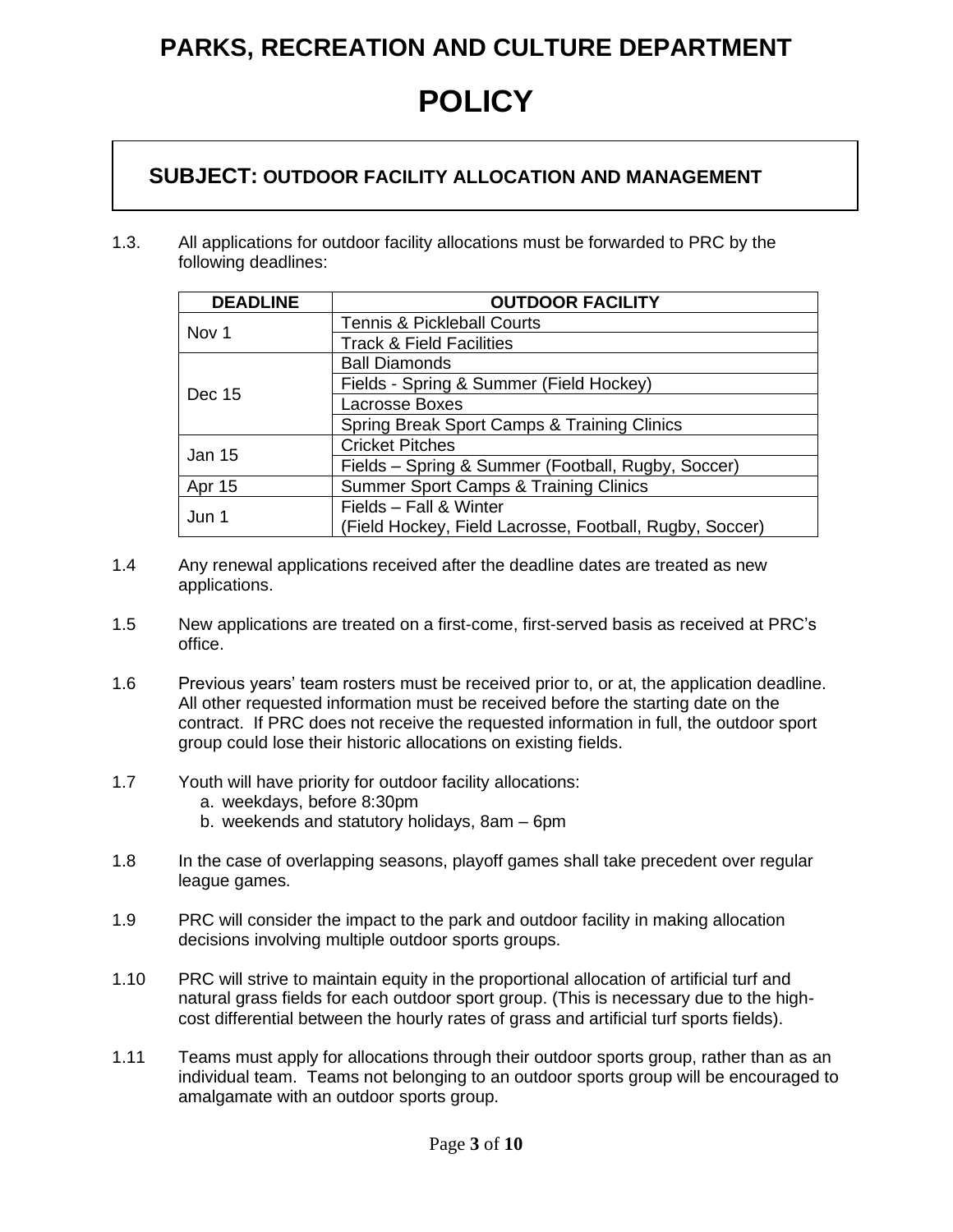### **POLICY**

#### **SUBJECT: OUTDOOR FACILITY ALLOCATION AND MANAGEMENT**

- 1.12 Teams playing in an adult league, regardless of youth content, will be considered adult teams.
- 1.13 Due to special and extenuating circumstances, and the extended length of time required for event planning, applications for provincial, national, or international tournaments may be received, reviewed, and approved in advance of standard application deadlines.
- 1.14 In the case of late applications for tournaments, PRC reserves the right to revoke permits in order to accommodate special events and tournaments that provide significant sport tourism benefits. Where significant conflict occurs between allocations for important tournaments versus league play, the General Manager, PRC (or designate) shall be the sole arbiter of the allocation.
- 1.15 If there are concerns from residents, PRC staff, and/or other agencies (including the RCMP, SD 36, etc.) there may be a limit placed on the number and size of tournaments accommodated at specific parks.
- 1.16 A maximum of one-half of the total number of courts (tennis/pickleball) at any given park will be booked at one time, with the exception of tournaments when more than one-half may be booked.

#### **2. Permits**

- 2.1 All outdoor sport groups that intend to utilize an outdoor facility must, prior to use, receive a permit for its use and pay all applicable fees.
- 2.2 In order to qualify for the 'Surrey' non-profit rental rate, an outdoor sports group must be comprised of a minimum of 60% Surrey residents and operate as a not-for-profit organization.
- 2.3 All outdoor sports groups, prior to outdoor facility use, must purchase appropriate insurance coverage with the City of Surrey named as an additional insured party, in the amounts required by PRC. Failure to do so will result in PRC cancelling the permit.
- 2.4 Outdoor facility use is subject to the terms and conditions found on the "Facility Use Permit" and according to the Surrey Parks, Recreation and Cultural Facilities Regulation By-law No. 13480 and Surrey Parks, Recreation and Culture Department Policies and Procedures.
- 2.5 An outdoor sport group shall not sub-lease, re-allocate, share, or transfer the facility rental without prior notification and permission of PRC. See B4 Penalties.
	- a. Only in extreme situations where field closures, adverse weather conditions, or unforeseen, last minute scheduling conflicts occur, outdoor sport groups may share their permitted field with another outdoor sports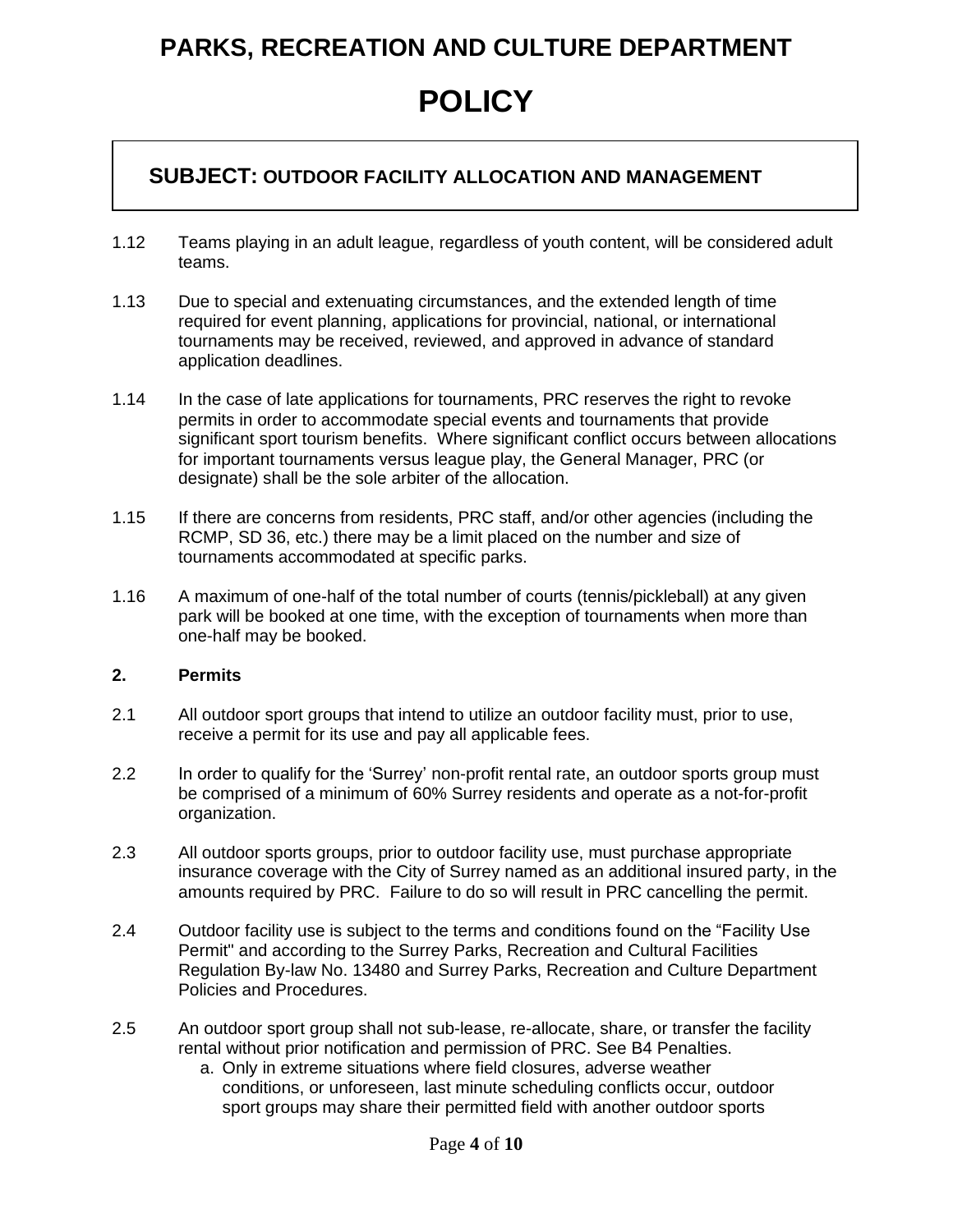### **POLICY**

#### **SUBJECT: OUTDOOR FACILITY ALLOCATION AND MANAGEMENT**

group. In these cases, the outdoor sports group must contact PRC to notify staff and request a change to the outdoor facility permit.

- 2.6 Permits for outdoor sport courts must be posted on-site to inform the public when the specified court(s) will not be available for public use. The outdoor sport group must post a copy of their permit one week prior to permitted dates. Permits must be located near the main entrance and on the exterior fence of the courts.
- 2.8 PRC reserves the right to collect a security deposit prior to issuing an outdoor facility use permit that can be drawn upon to cover additional cost incurred for facility damage.
- 2.8 Upon investigation, if a permitted outdoor facility is not being efficiently utilized, that permit will be cancelled, and that time will be reallocated to another outdoor sport group based on the priorities described in Section A-1.
- 2.9 Permits will be issued for outdoor facility use based on the overall condition of the outdoor facility and the ability of the outdoor facility to withstand the anticipated impact from the use of the outdoor facility.

#### **B. OUTDOOR FACILITY MANAGEMENT**

The intent of this Section is to outline park use transgressions, establish use levels, and play limits on outdoor sports fields. These guidelines are in place to ensure players' safety and quality of playing surface are maintained at an acceptable level and park stakeholders' expectations are met.

#### **1. Limits of Use**

- 1.1 Natural grass sports fields (with the exception of ball diamonds) have varying limits of play. Factors impacting limits of play include:
	- a. environmental conditions (inclement, dry, warm, cool)
	- b. time of year (Spring, Summer, Fall or Winter)
	- c. sport type
	- d. level of competition
	- e. size and weight of players.
- 1.2 The following guidelines outline the number of scheduled hours of play that are permitted per week:

| <b>Months</b>                        | <b>Max Permitted Hours of Play</b> |
|--------------------------------------|------------------------------------|
| April                                | 18 hours per week                  |
| May to September                     | 30 hours per week                  |
| October through to and including the |                                    |
| Thanksgiving Day Long Weekend)       | 18 hours per week                  |
| Mid October to March                 | 12 hours per week                  |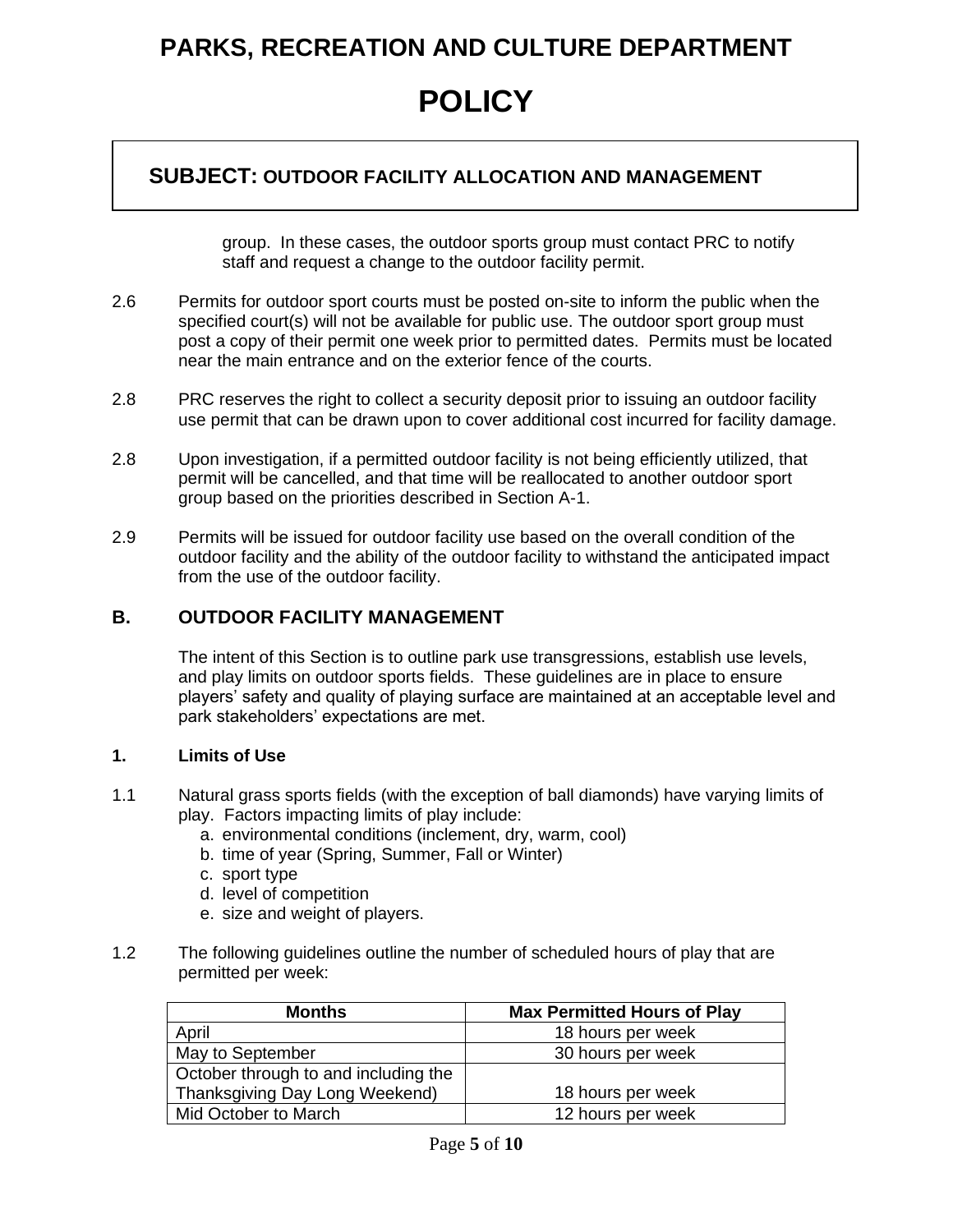#### **SUBJECT: OUTDOOR FACILITY ALLOCATION AND MANAGEMENT**

1.3 For fields on which high impact sports are played, usage levels may be reduced.

#### **2. Closures and Field Status**

- 2.1 Outdoor facilities will be officially closed for play from time to time due to renovation or weather conditions.
- 2.2 Closures will be determined by authorized by PRC staff.
- 2.3. Staff will conduct timely field inspections during periods of adverse weather conditions and periodically during the rest of the year. Field status reports are then posted on the City's website www.surrey.ca typically after 3:00 PM on Thursdays each week.
- 2.4 Outdoor sport groups are required to check the field status reports prior to play. Where closures are stated, no field use may occur.
- 2.5 During periods of changeable, adverse weather conditions, where outdoor facilities remain open, referees and team officials will be responsible for inspections prior to use to determine outdoor facility safety and surface damage potential. If outdoor facilities are judged to be unfit for play based on the foregoing criteria, the outdoor facility should not be used. Failure to comply with these conditions may result in penalties, as listed in Section B.3.
- 2.6 In the event that an artificial turf field is closed due to snow accumulations, only authorized City staff are permitted to remove the accumulated snow from the field.
- 2.7 Only authorized City staff can re-open a previously closed field.

**It is very important that coaches or club officials communicate with referees, in a timely manner, to achieve the goal of the previous section**.

#### **3. Penalties**

- 3.1 Penalties and discipline may be used for any infraction of this Policy. Outdoor sports groups are ultimately responsible for the conduct of their teams, players, officials and fans.
- 3.2 Penalties and discipline will consider:
	- a. the circumstances and severity of the infraction, the damage to the outdoor facility and the effect on the other users of the outdoor facility;
	- b. the general previous conduct and cooperation of the outdoor sports group at City facilities as documented in City files;
	- c. previous infractions by the outdoor sports group as documented in City files; and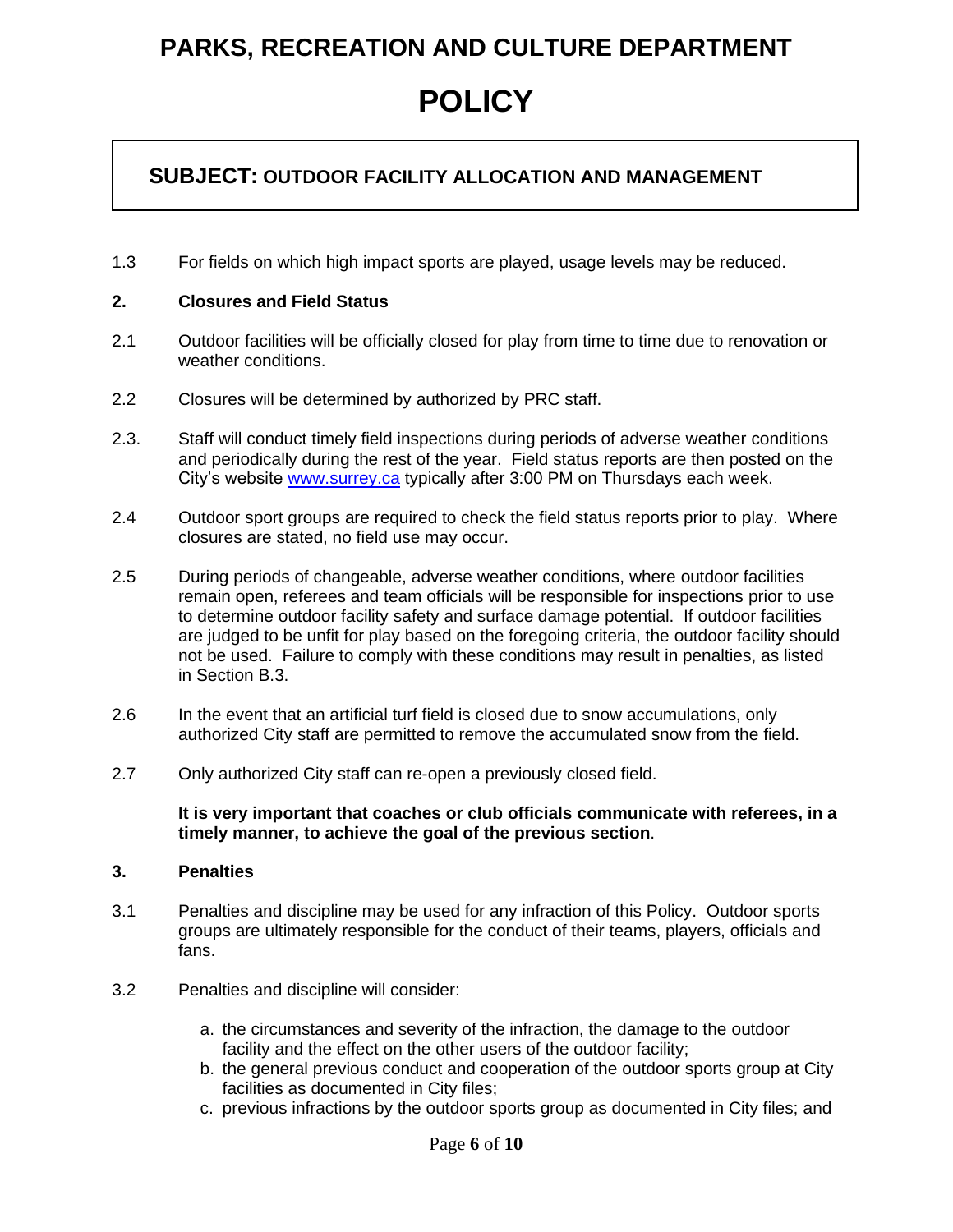#### **SUBJECT: OUTDOOR FACILITY ALLOCATION AND MANAGEMENT**

- d. the level of cooperation and understanding by the outdoor sports group in resolving the issues around the infraction.
- 3.3 Penalties and discipline may include any of the following: verbal warnings, written warnings, fines, financial bonding, cost of repair of the outdoor facility, and revocation of permit. A number of discipline measures may be used in combination with each other, and discipline action will generally be progressive in nature.
- 3.4 After an outdoor sports group is found to have:
	- a. played on a field that is officially closed;
	- b. sub-leased, re-allocated, shared or transferred a facility rental without permission; or
	- c. played on a field not permitted to their association,

the outdoor sports group may forfeit the right to play on a Surrey field for the remainder of their season, tournaments and play-offs included. In addition, any repair costs to the field associated with the infraction will be levied against the offending group(s).

- 3.5 Any outdoor sports group assessed a penalty under this Section must remit all fines/damage repair costs within 60 days. Failure to meet this obligation may result in further penalties.
- 3.6 If an outdoor sports group leaves an outdoor facility in an untidy condition, an additional fee may be charged to cover all costs of the clean-up of the outdoor facility.
- 3.7 Where an outdoor sports group is proven to be using outdoor facilities contrary to Policy, the Facility Permit, City By-laws or with negligent conduct, the outdoor sports group will be required to post a performance bond of up to \$2,000 to be drawn upon if further infractions occur.

#### **4. Cancellations and Refunds**

- 4.1 In the event that an outdoor sports group cancels a booking for which user fees have been levied a full refund/credit will be granted, provided:
	- a. a minimum of 60 days' notice has been provided to PRC, or
	- b. where less than 60 days' notice has been provided, and PRC is able to re-sell the canceled allocation with no loss of revenue.

The permit processing fee is non-refundable.

4.2 In the event that a sport camp cancels a booking for which user fees have been levied, a full refund/credit will be granted up to the scheduled start date. A cancellation fee will be charged. The permit processing fee is non-refundable.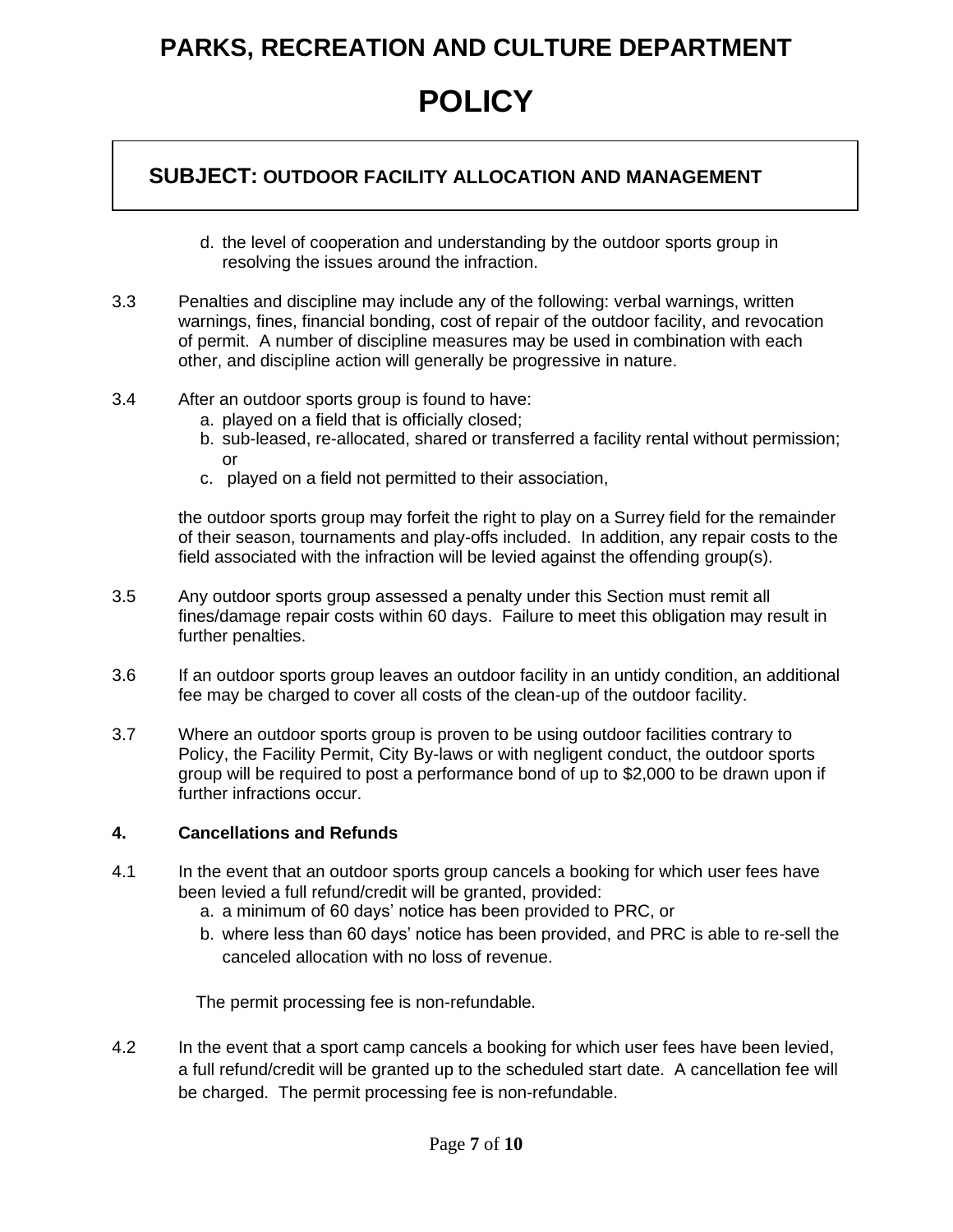### **POLICY**

#### **SUBJECT: OUTDOOR FACILITY ALLOCATION AND MANAGEMENT**

- 4.2 In the event that an outdoor sports group cancels a tournament for which user fees have been levied a full refund/credit will be granted, provided
	- a. a minimum of 60 days' notice has been provided to PRC, or
	- b. where less than 60 days' notice has been provided, and PRC is able to re-sell the canceled allocation with no loss of revenue, or with General Manager, PRC (or designate) approval.

The permit processing fee is non-refundable

- 4.3 Cancelled tournaments will lose their 'historical' status. Future applications will be treated on a 'first-come first-served' basis.
- 4.4 PRC reserves the right to cancel bookings:
	- a. at any time for the purpose of repairs to the outdoor facility or structures located within the park;
	- b. for Departmental events as required; or
	- c. for any other reasonable circumstances.

In the event of such cancellation, the affected outdoor sport groups will be provided as much notice as possible.

4.5 Refunds will be considered and pro-rated if applicable if there are extreme/hazardous weather conditions and rescheduling is not possible. In these situations, outdoor sport groups must submit a request for refund within 48 hours of the date of the booked time.

#### **C. ADMINISTRATION**

#### **1. Review of Policy**

1.1 PRC staff and the Outdoor Sports Advisory Committee will undertake a review of this Policy every two to five years and report back to the General Manager, PRC.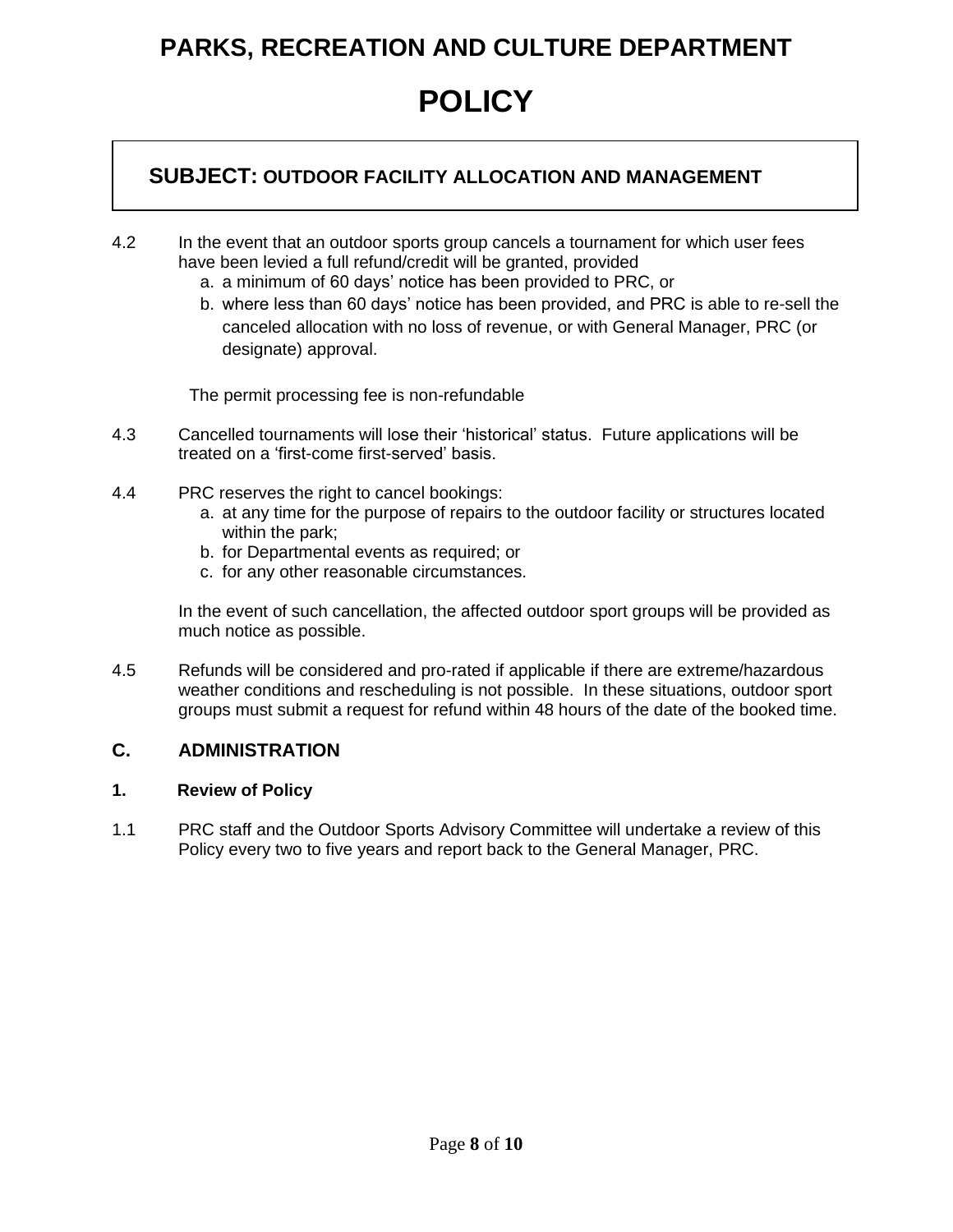### **POLICY**

#### **SUBJECT: OUTDOOR FACILITY ALLOCATION AND MANAGEMENT**

#### **Appendix 1: Surrey Community Sport Associations**

SCSAs are PRC-identified, Surrey-based sport organizations whose prime purpose is to provide high quality sport-based programing to the residents of Surrey. To be qualified as a SCSA, identified organizations must:

- Have memberships comprised of a minimum of 60% Surrey-based residents (for regional associations, the membership of teams to be allocated outdoor facilities must be comprised of a minimum 60% Surrey-based residents)
- Have full affiliation/membership to their respective governing sport bodies
- Operate as an association/organization (no individuals or individual teams)
- Provide a league-play, sport development program following the Sport for Life principles and LTAD (Long-Term Athletic Development\*) framework
	- $\circ$  \* LTAD is defined as a multi-stage training, competition and recovery pathway, aimed at helping guide an individual's experience in sport and physical activity.

SCSA's are required to:

- Demonstrate that they exist for the exclusive benefit of Surrey residents by providing program descriptions including best practices for volunteer screening, inclusion, accommodation and confirming how their programming provides league play and follows LTAD and Sport for Life models;
- Have a membership open to all City of Surrey residents that does not exclude participation on the grounds of race, religion or political affiliation and abide by the Human Rights Code;
- Maintain active involvement/representation in the Outdoor Sport Advisory Committee (OSAC);
- Attend all allocation meetings;
- Provide PRC staff with full program schedules and current registration lists;
- Provide PRC staff a copy of their constitution, organizational bylaws, and minutes from each AGM, to demonstrate they are operating in a transparent and responsible manner; and
- Confirm responsibilities for in-kind services they'll be responsible for (where applicable)

Requests to be identified as a **Surrey Community Sport Association** will only be considered in cases where a program provides a service to previously un-serviced segments of the population or where a new program is being introduced that is not available through existing **Surrey Community Sport Associations**.

If an organization does not fully meet the required Surrey Community Sport Association criteria, but their program is deemed by PRC to provide significant benefits for Surrey residents, PRC reserves the right to adapt the requirements and identify the organization as a SCSA.

PRC reserves the right to revoke SCSA status for groups who do not comply with the requirements as detailed in this policy.